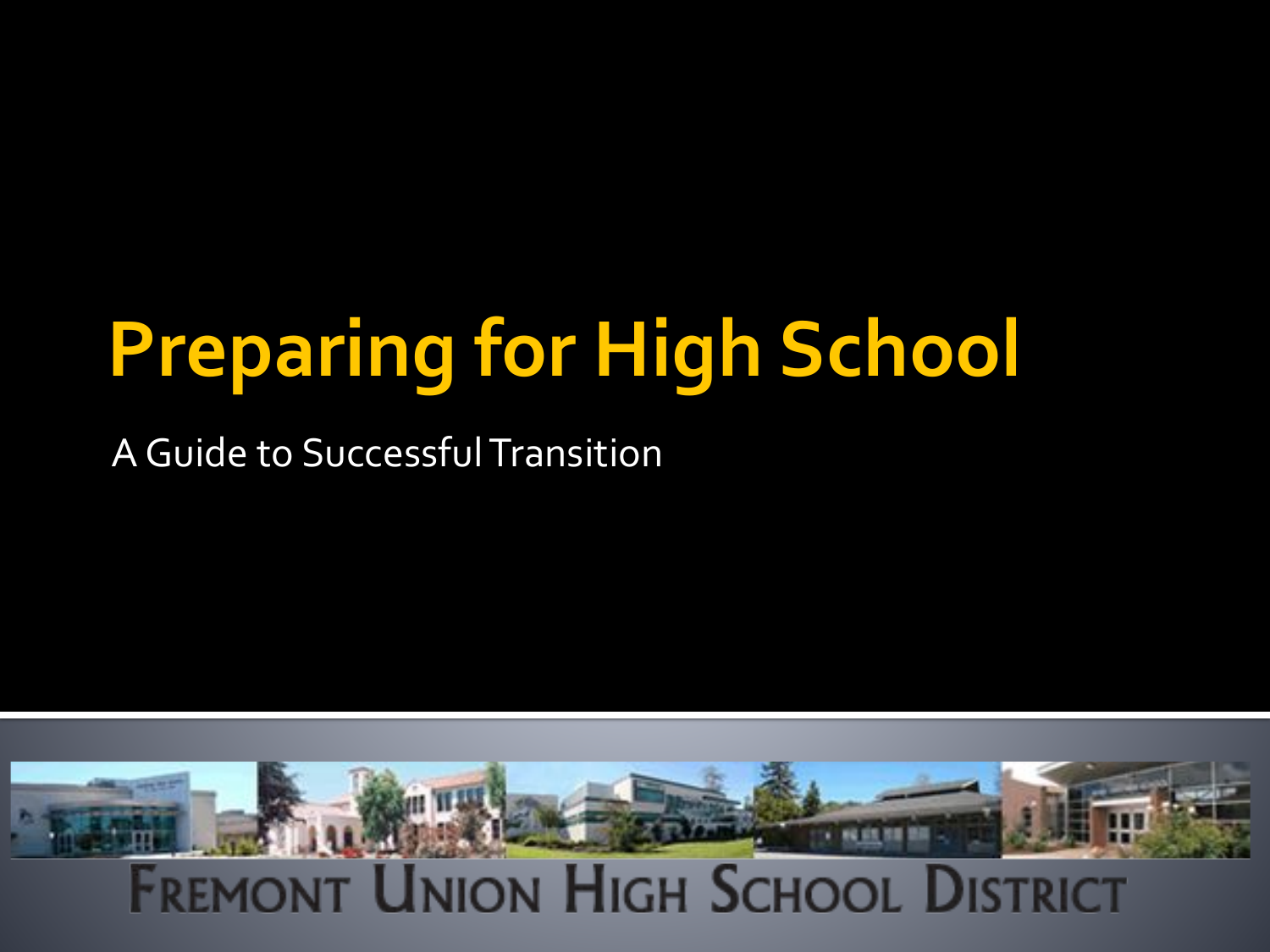# **Tonight's Agenda**

Overview of Articulation process for students with IEPs

- What is Articulation?
- **E** Articulation Timelines
- School Boundaries
- **Residency Verification**
- **High Schools and Programs**
- SELPA Program Specialist Supports
- Parent and Student "To Do" Lists

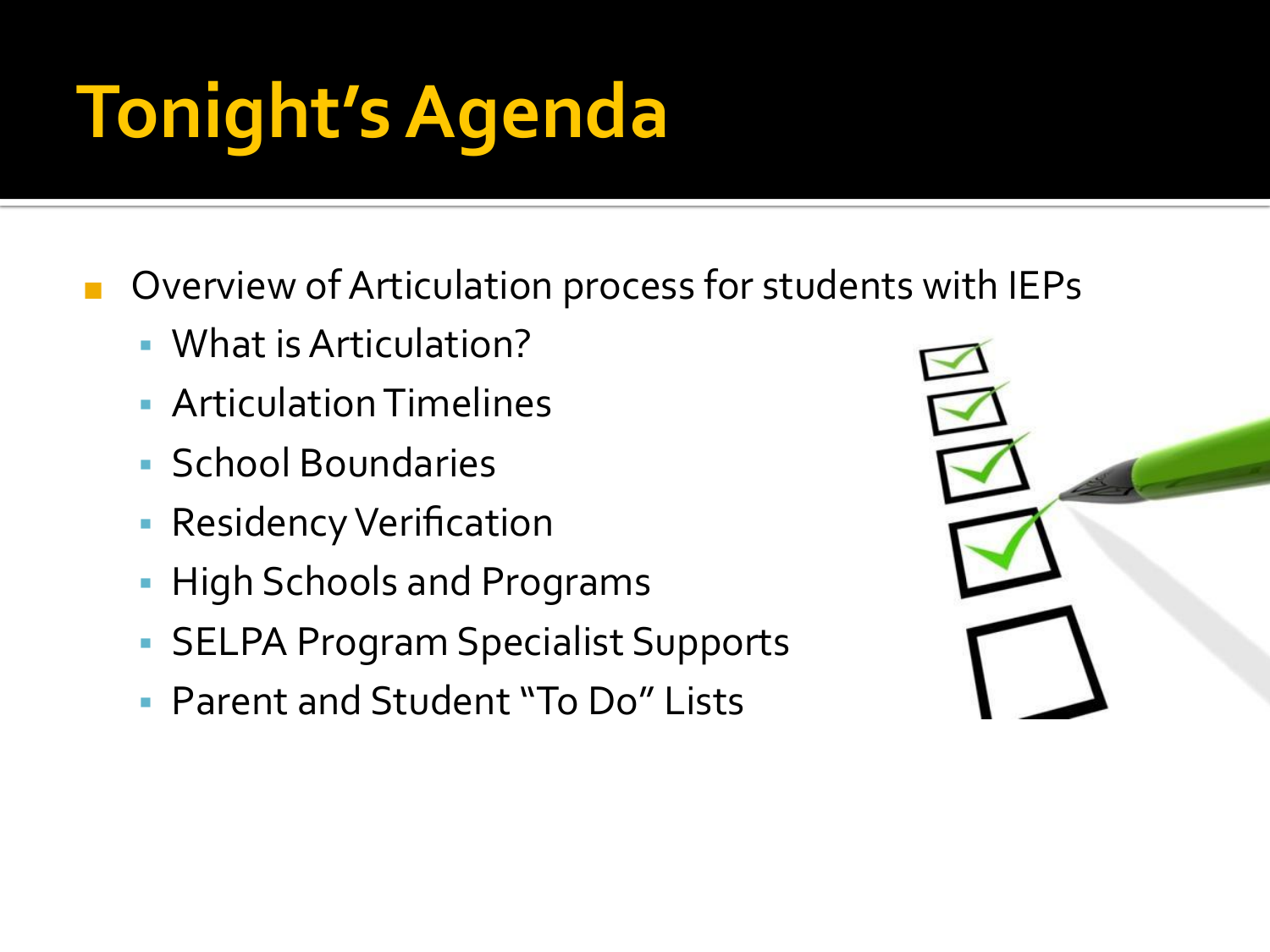# **What is Articulation?**

Students who receive special education services prepare for high school through the IEP process.

- **Determine IEP supports and services**
- **Begin discussing goals for post high school outcomes**

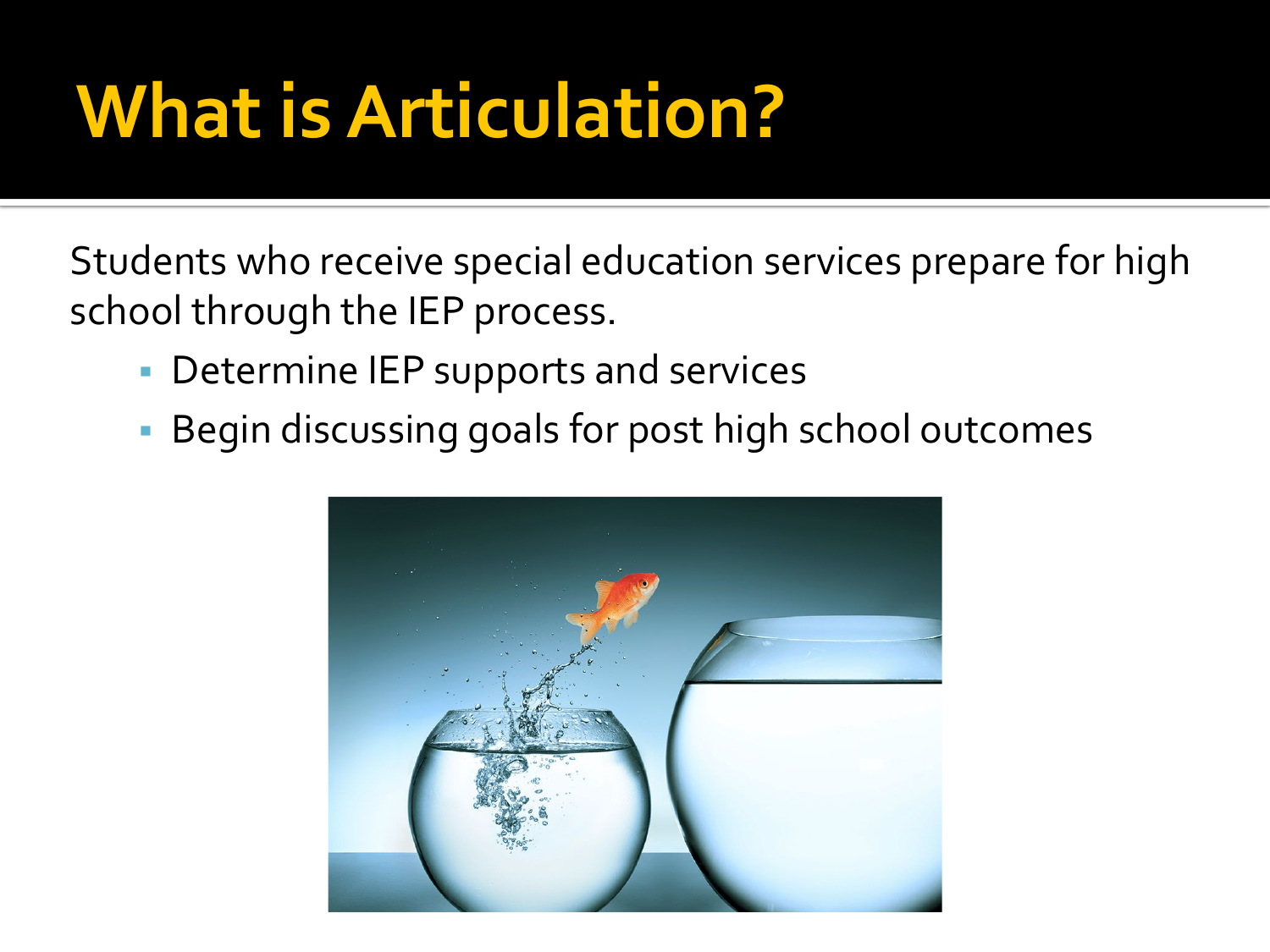# **Articulation Timeline**

#### **Family Activities**

- Attend Parent Information Night CHECK!
- Complete Registration and Residency Verification
- Learn about student interests to help quide course selection
- Participate in IEP meetings and articulation meetings

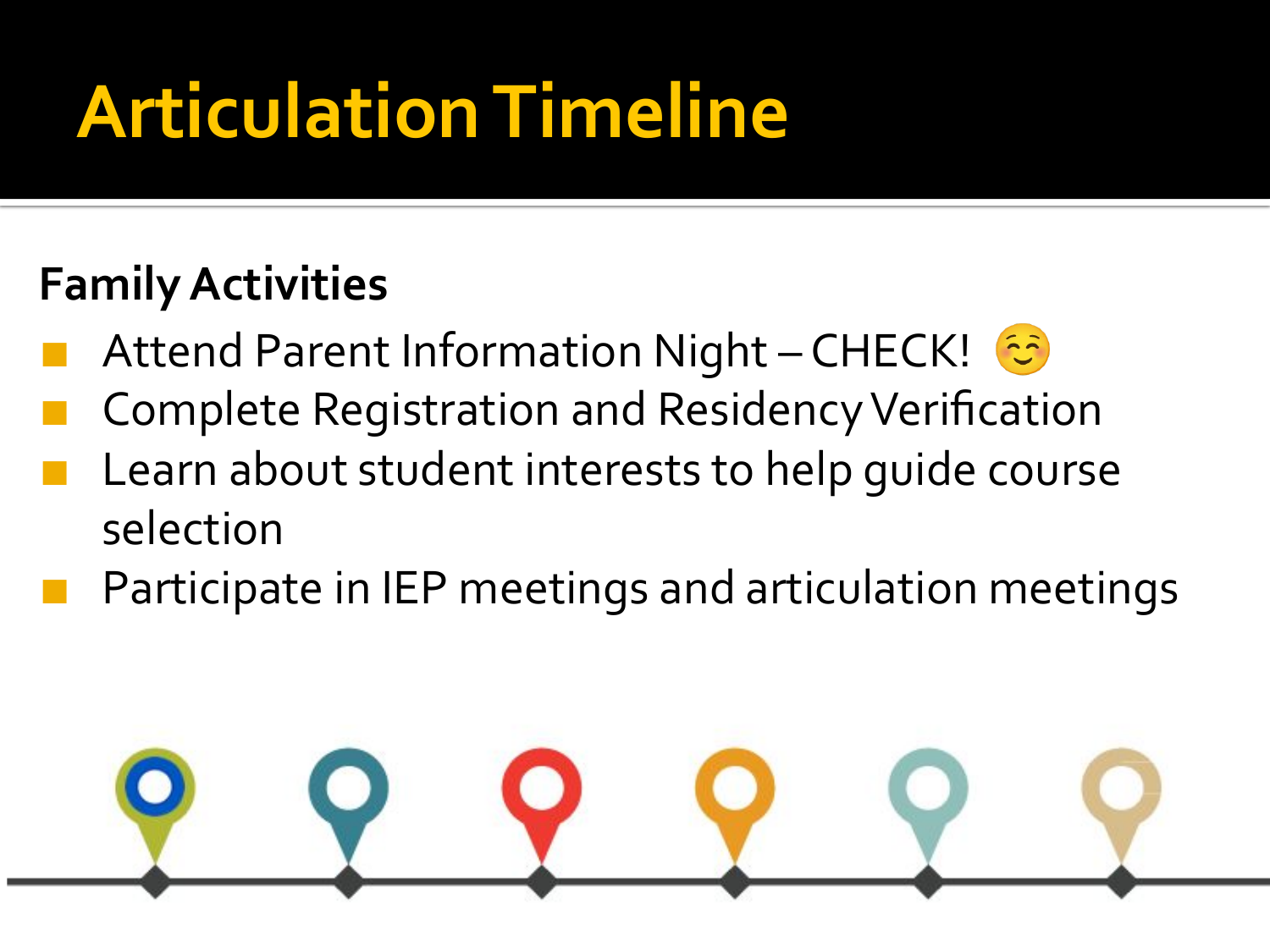## **School Boundaries**

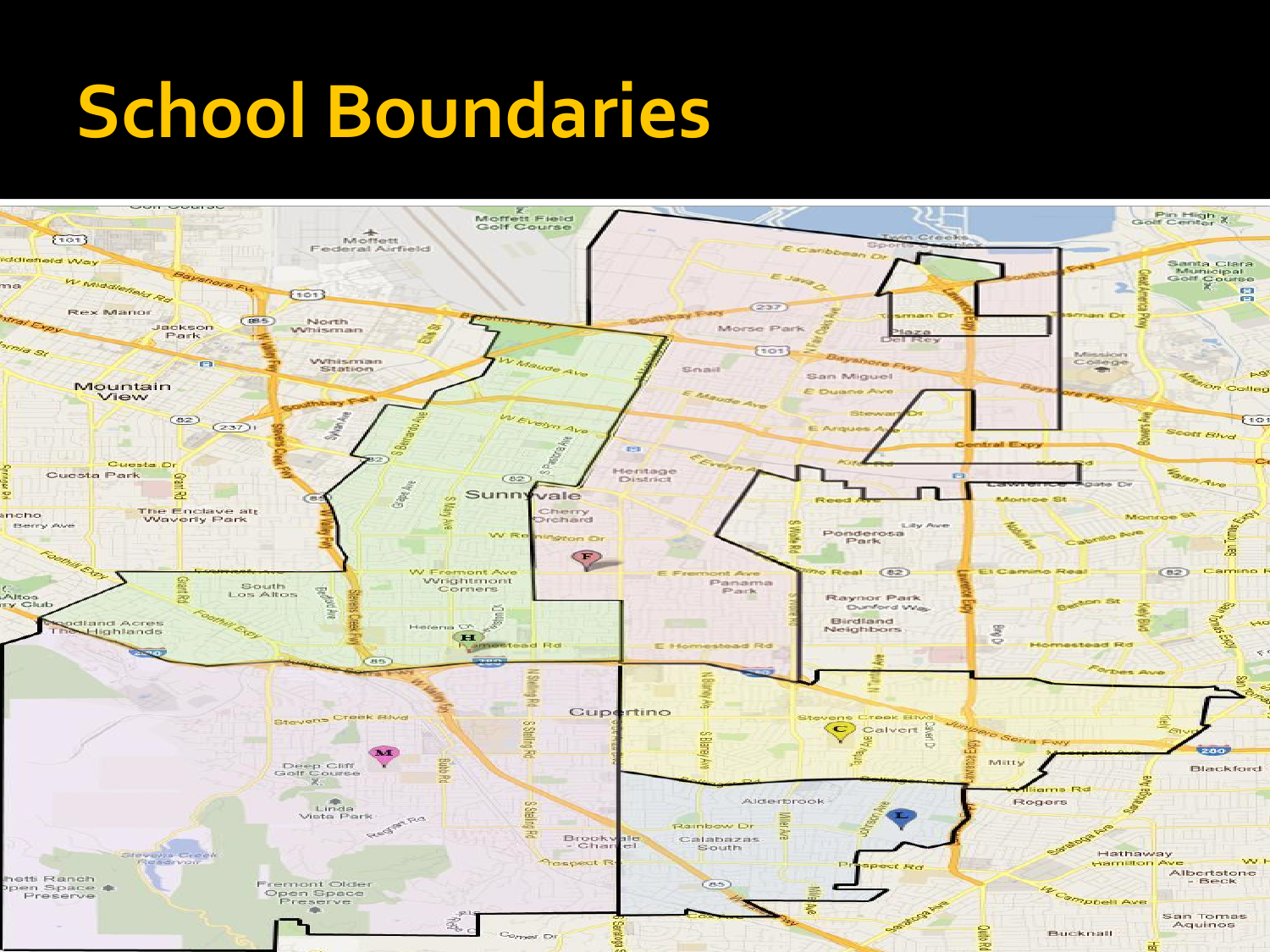# **Feeder Home Schools**



**\***Feeds into more than one high school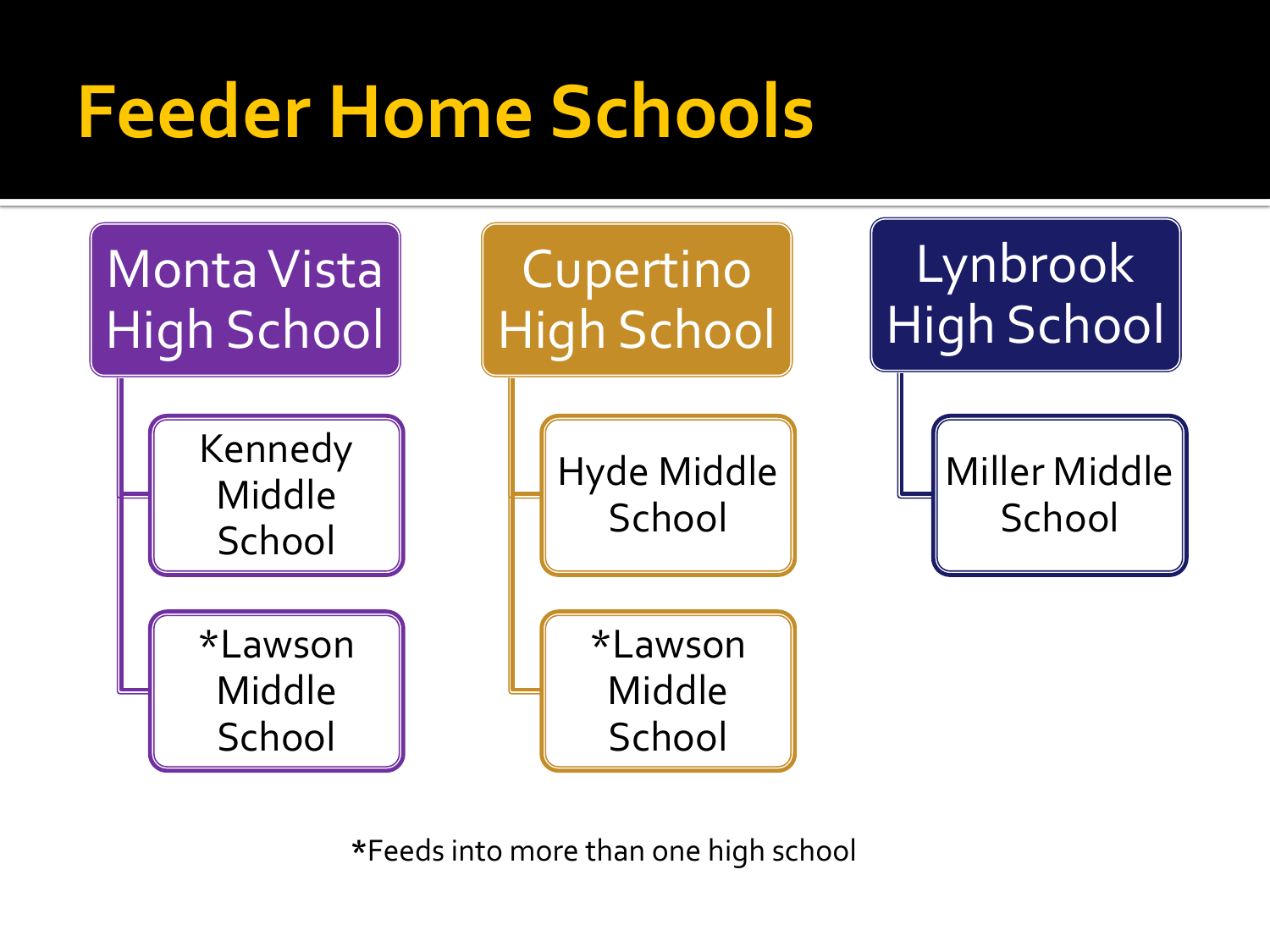### **Feeder Home Schools**



**\***Feeds into more than one high school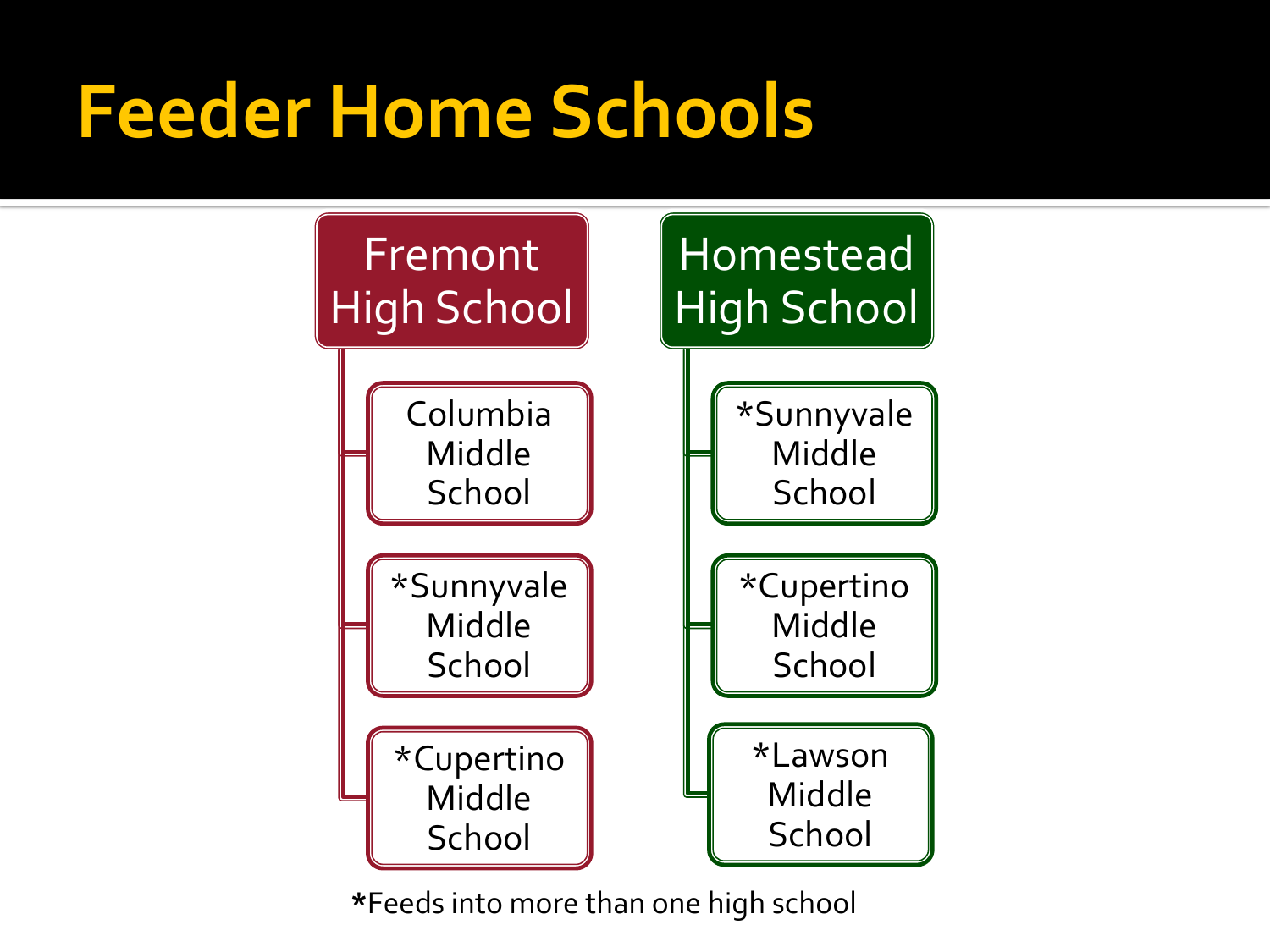# **Residency Verification**

#### ■ Residency Verification Documentation at

[www.FUHSD.org](http://www.fuhsd.org)

Departments



 $\bigodot$ 

 $\bigodot$ 

Enrollment & Residency

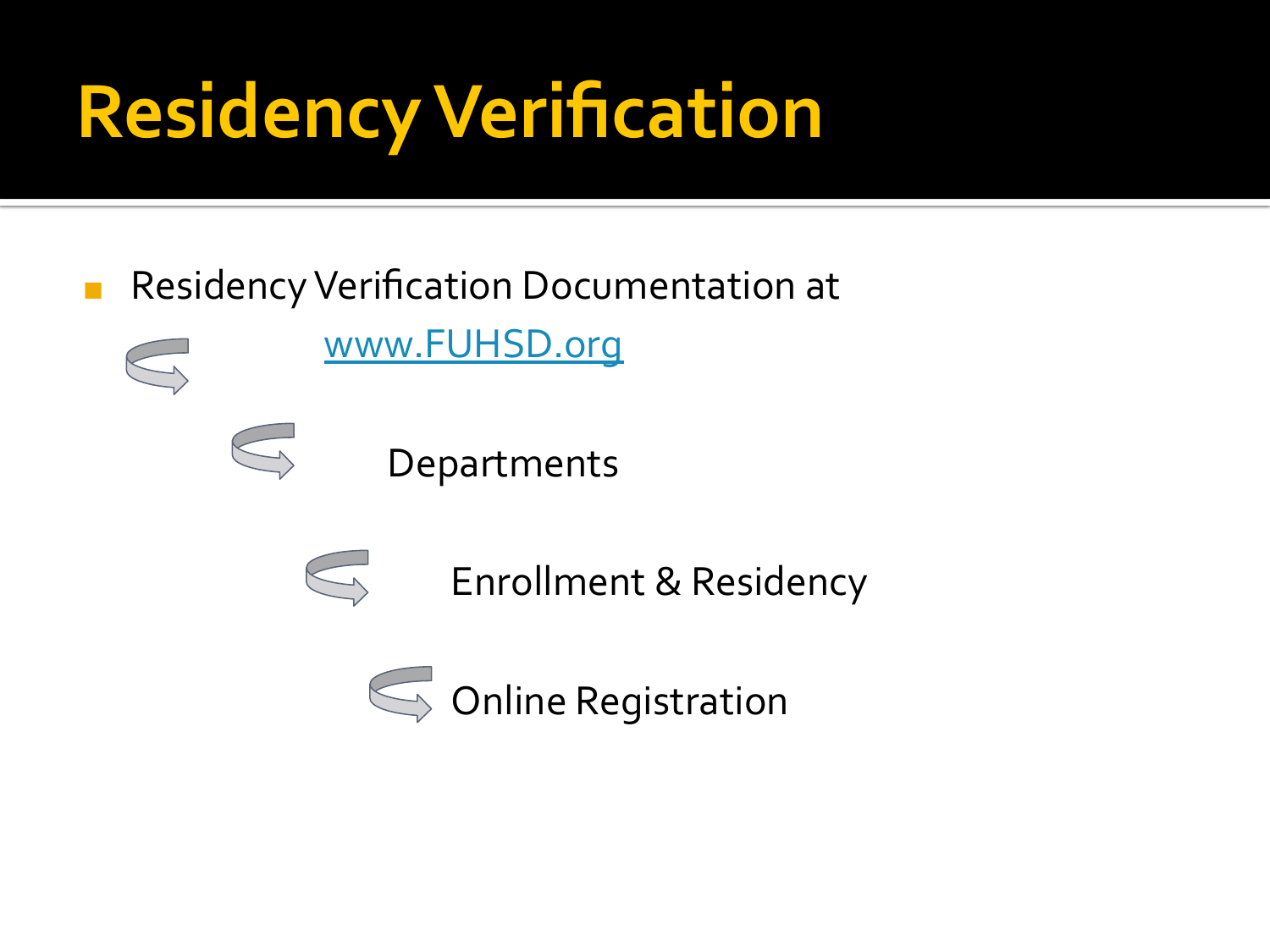#### **Registration & Residency Verification**

- **Parents must complete registration and residency PRIOR TO the articulation IEP.**
- Registration and residency verification will be conducted online. Email notification will be sent January 4.
- For priority course selection, complete registration and residency by February 16.
- **If parents do not complete residency verification by (April** *29, 2022), students will be deemed to have moved outside district boundaries and will be disenrolled.*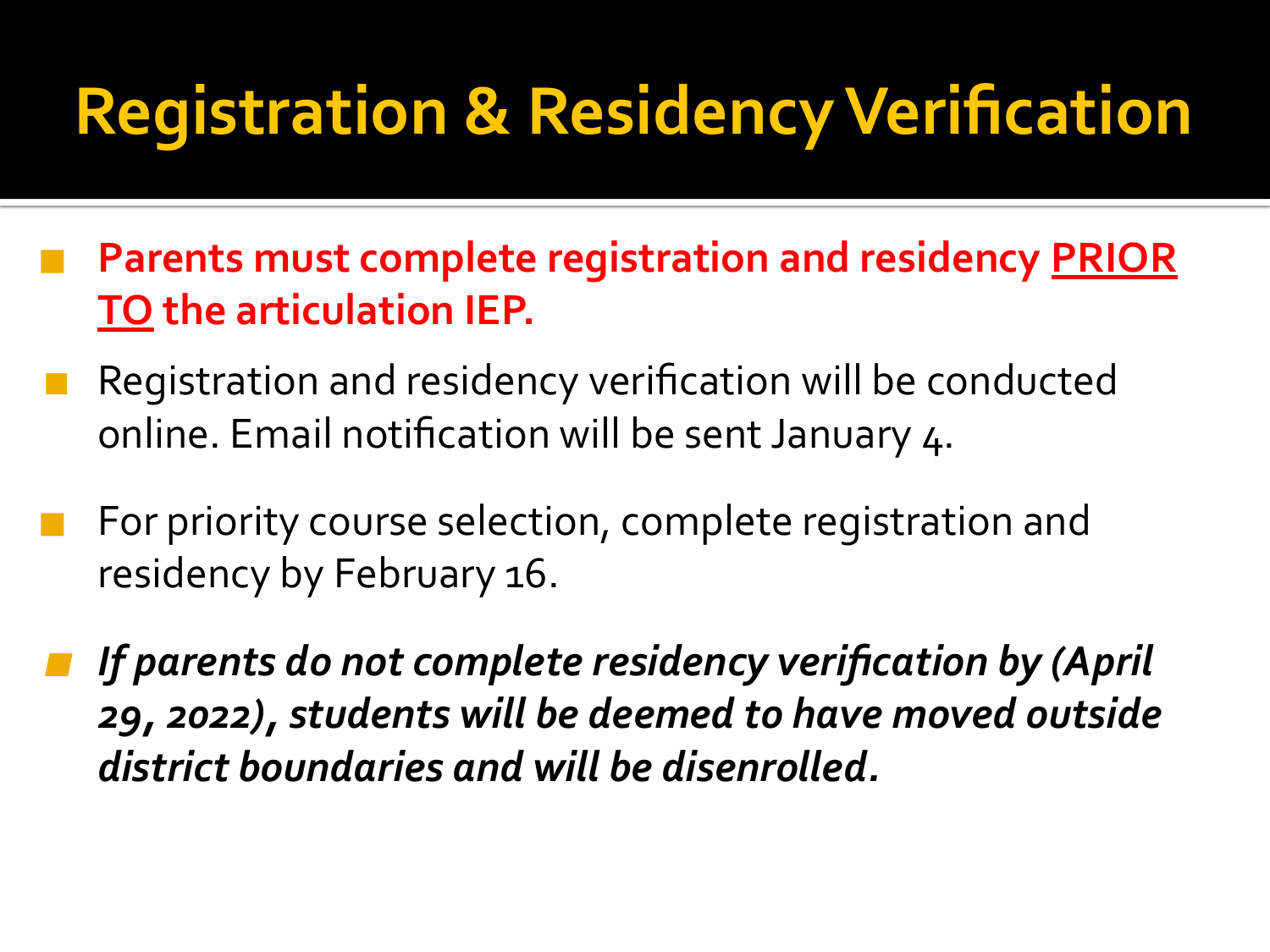# **Articulation IEPs**

- Team meetings, coordinated by the 8th grade case manager, includes middle school IEP team and home high school staff.
- Placement and services for high school will be discussed at this meeting.
- Once residency and articulation are complete, students attending a school **other** than their home school will be changed, by district staff, to the school of attendance within the student data system.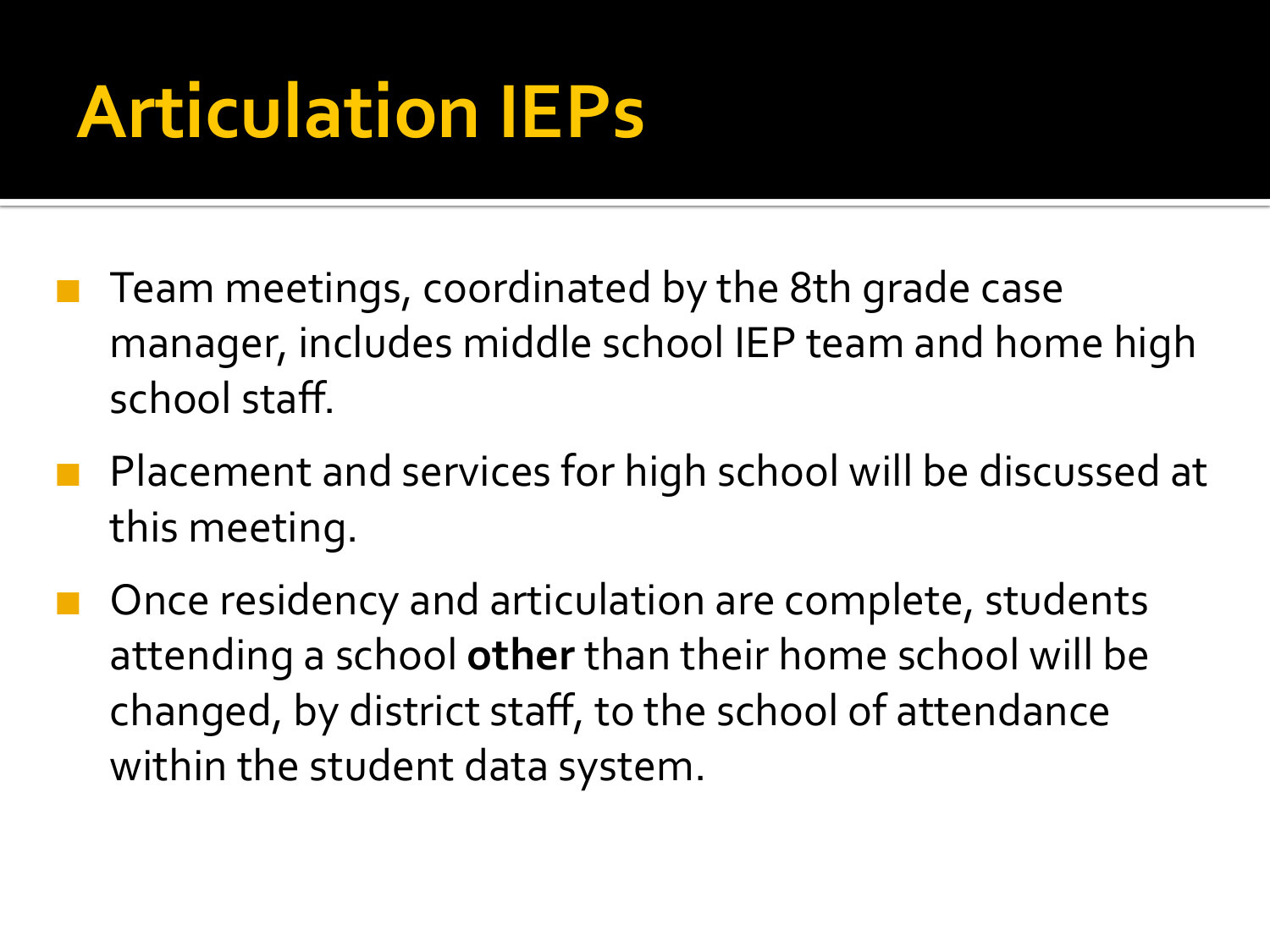# **Start of High School Information**

- Look for specific information about your high school by electronic or postal mail in **August**.
- Freshman orientation occurs prior to the start of school (info will be on school websites).

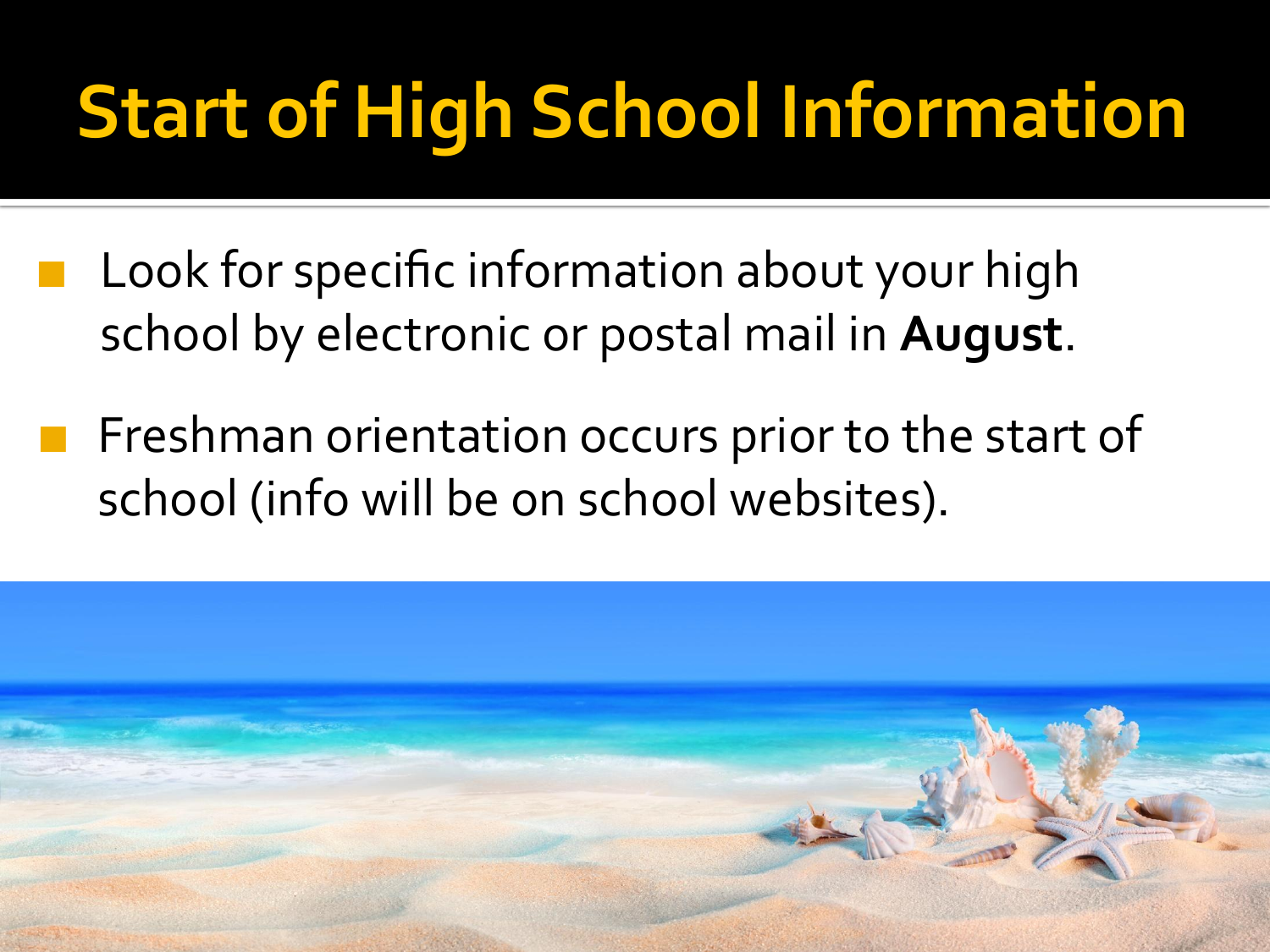#### **FUHSD Special Education Services**

#### **Special Education Services available at all schools**

- Specialized Academic Instruction (SAI)
- **Speech and Language**
- Academic Communication (AC)
- **The Individual Counseling**
- **Behavior Services**
- **E** Audiology
- Visually Impairment
- Orientation and Mobility
- Occupational Therapy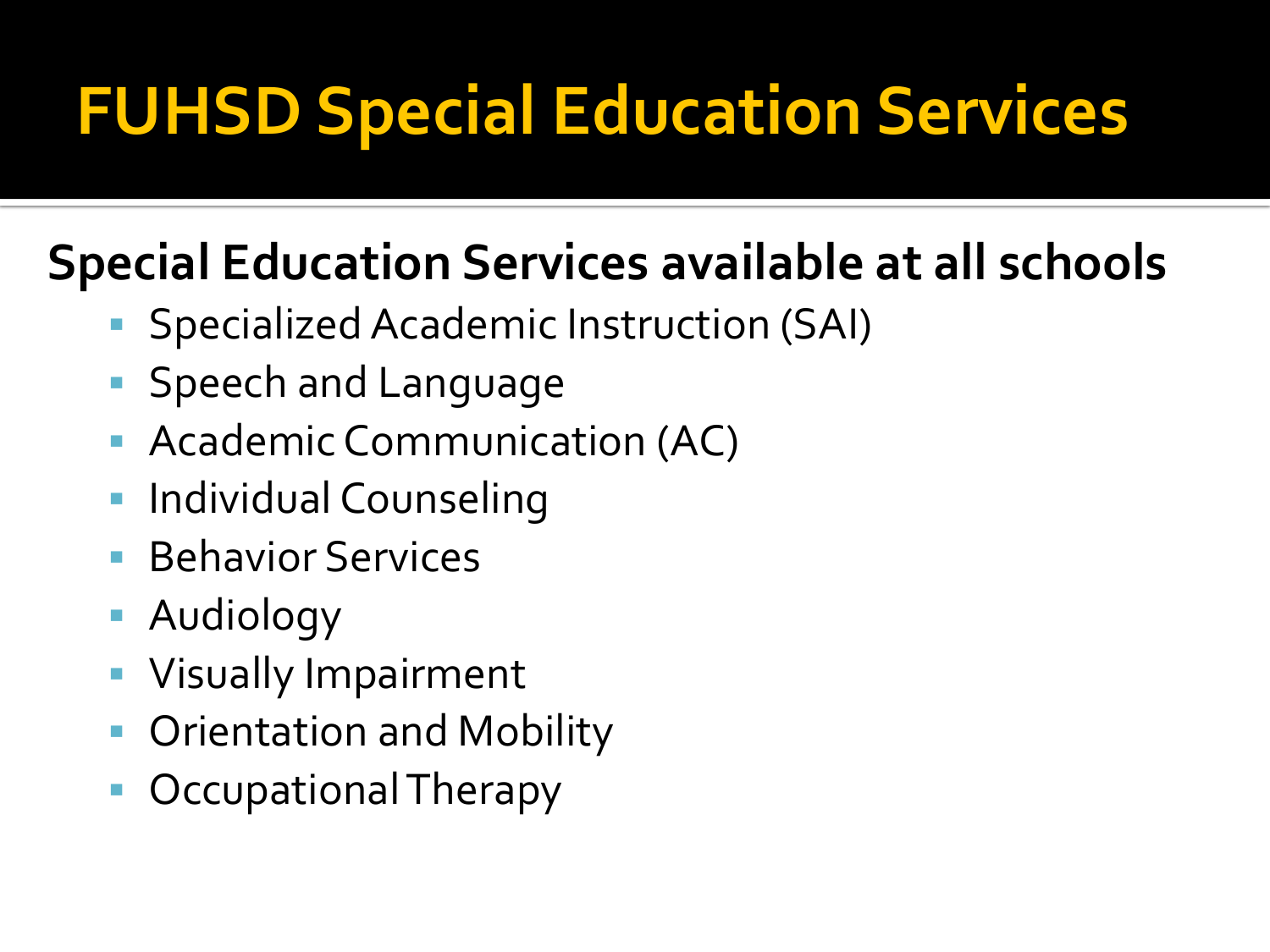## **FUHSD Specialized Programs**

- Therapeutic Elective (TEC) CHS, FHS, HHS
- Therapeutic Special Day Class/Voyager LHS
- Visually impairment support CHS

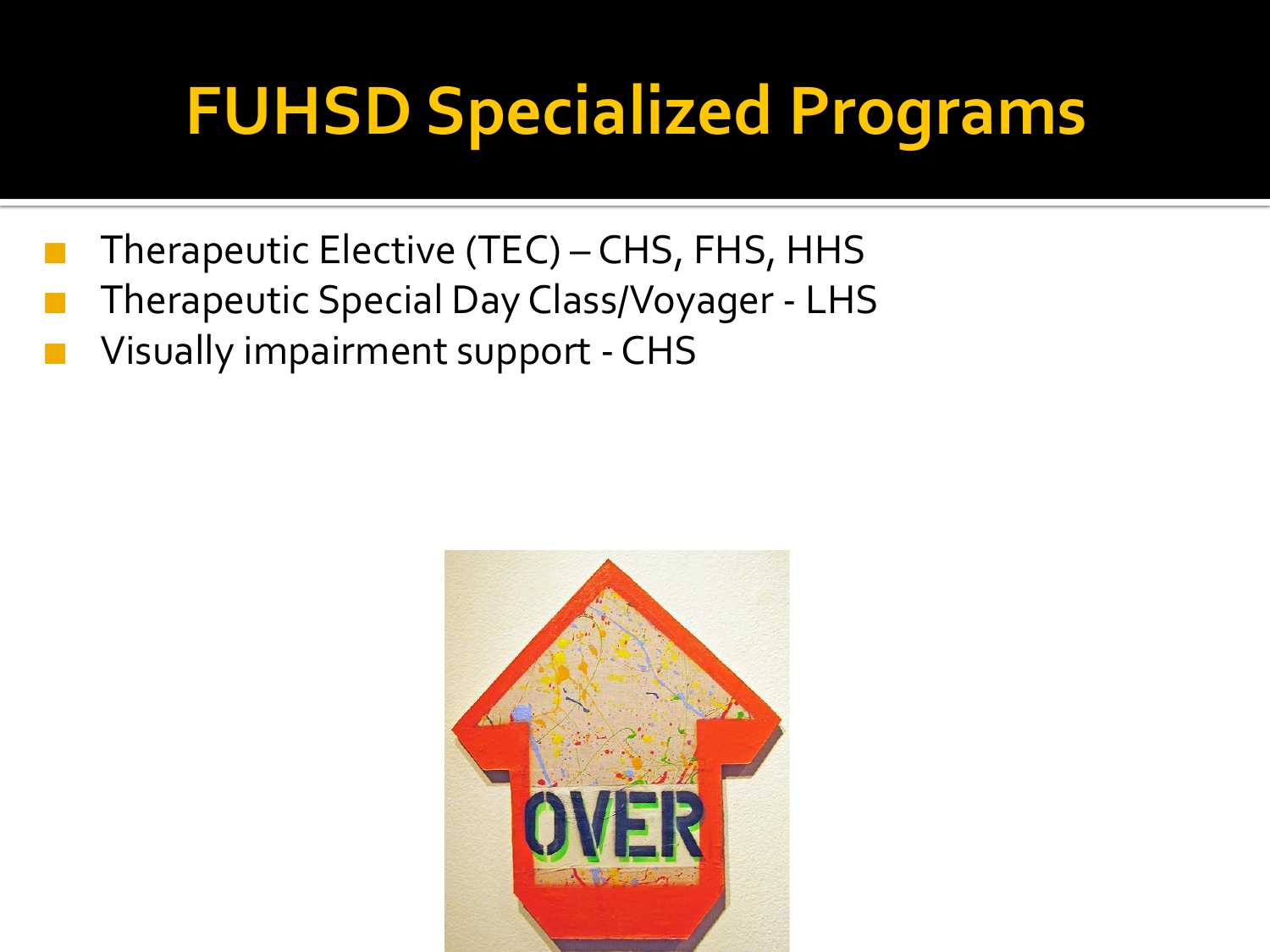# **Course of Study**

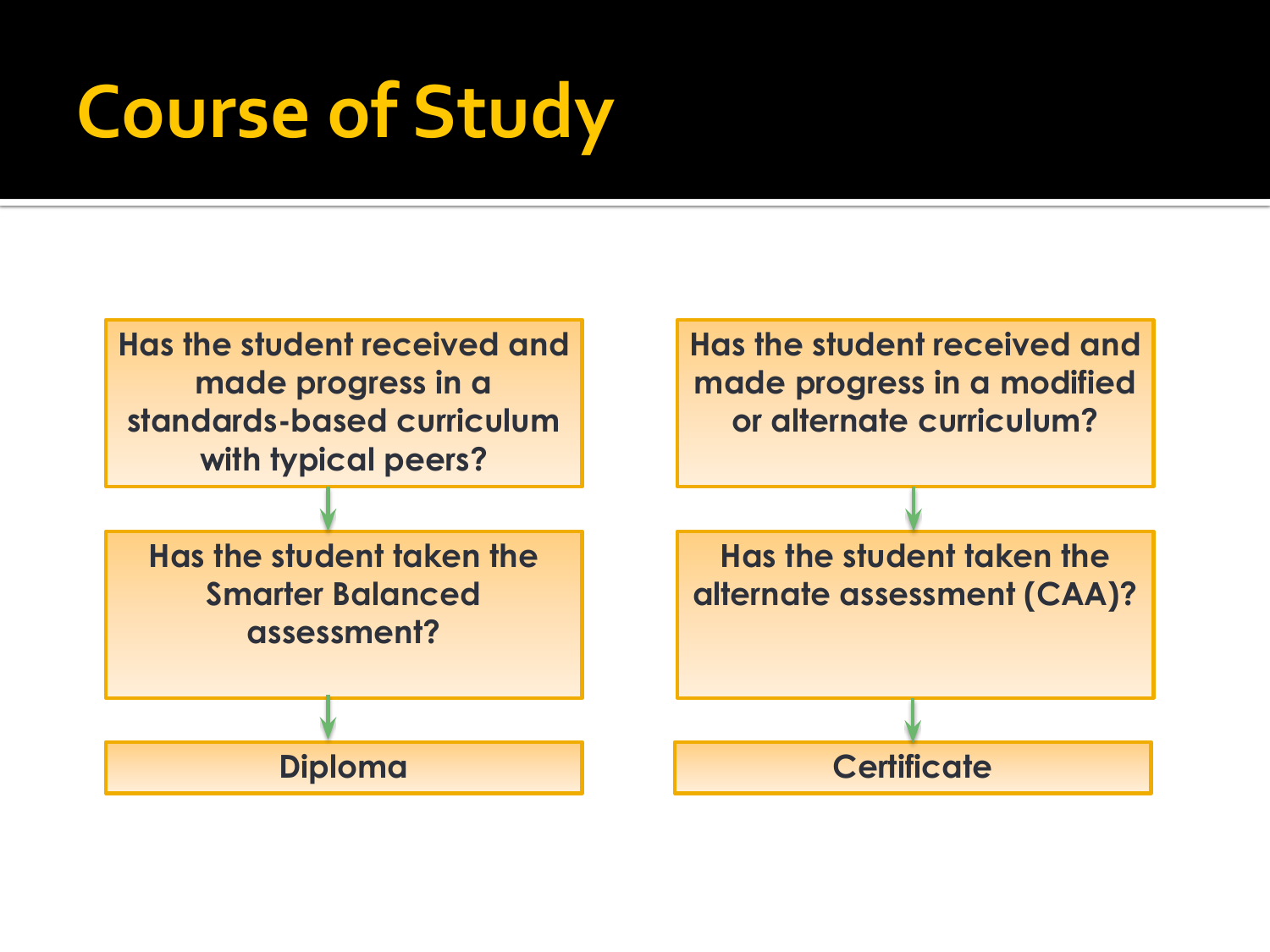# **Continuum of Support**

As per their IEPs, students with Special Education services may receive:

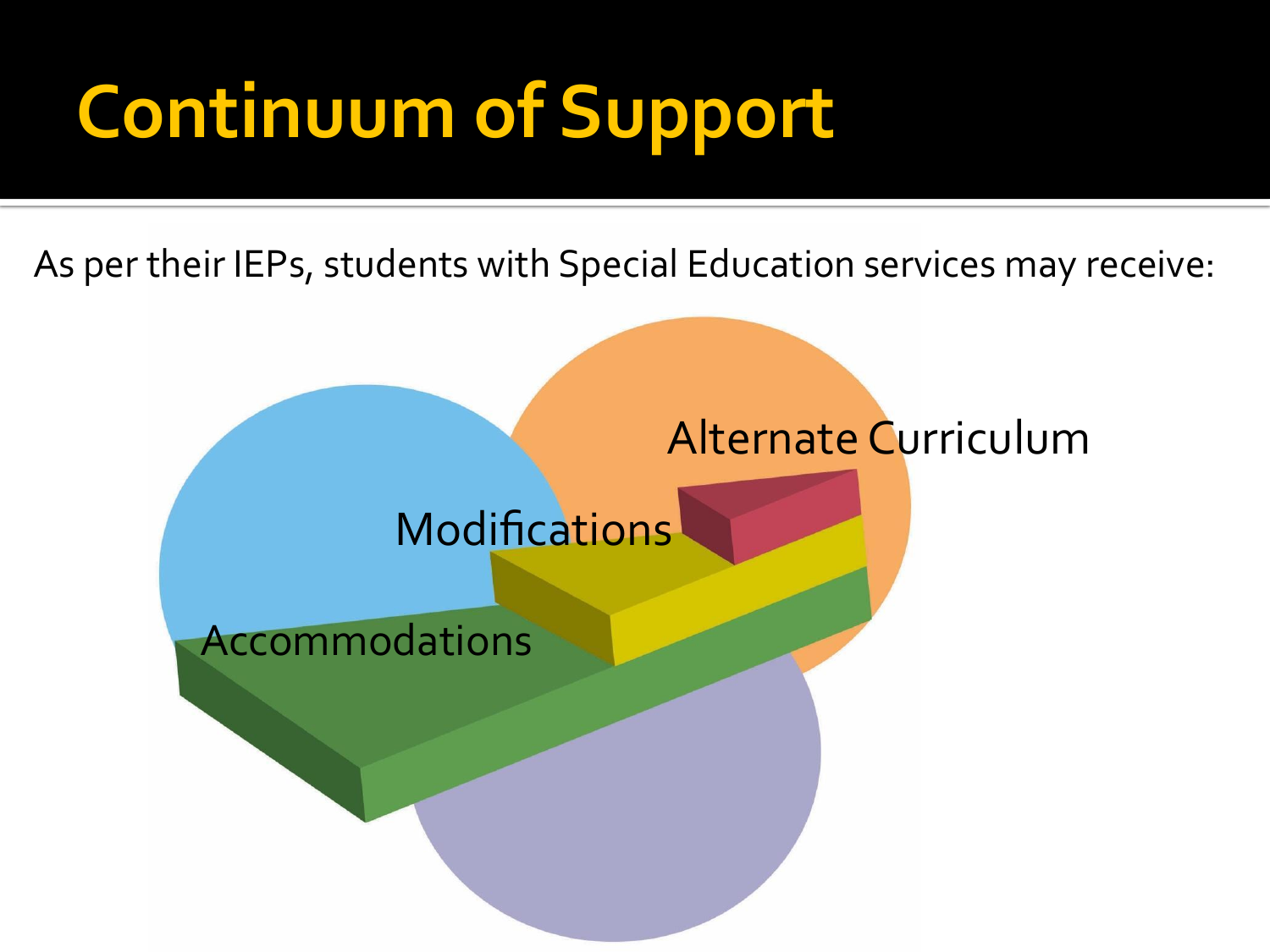## **Accommodations**

- Accommodations provide access for a student with a disability to participate in a course/standard/test, which DO NOT fundamentally alter or lower the standard or expectations of the course/standard/test.
- Course retains college eligibility

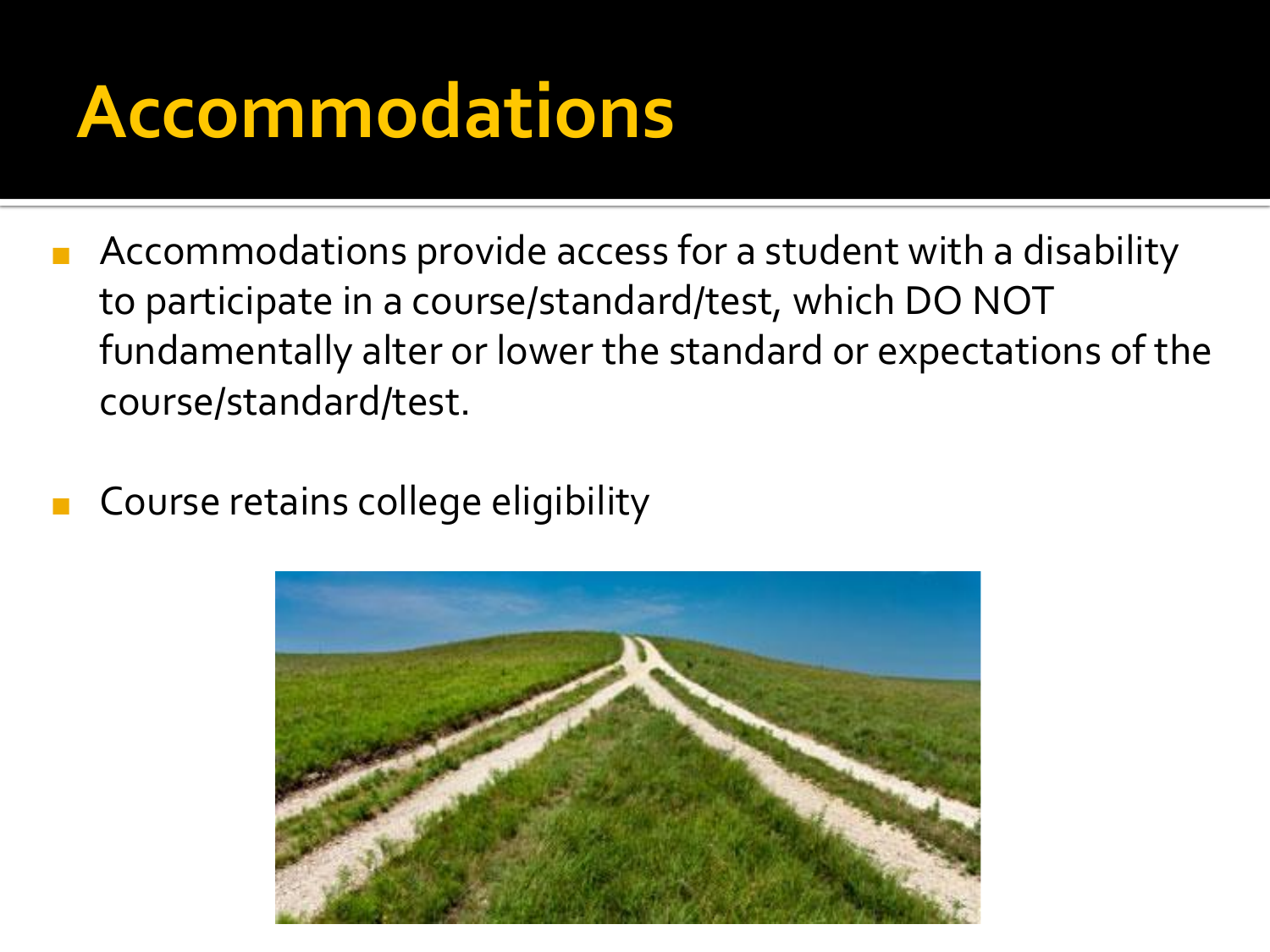# **Accommodations**

- Extra time on tests/assignments (define amount)
- Taking tests in alternate locations
- **Audiobooks**
- ◼ Access to computer
- Reducing the test items per page
- Environmental structuring
- Timing or scheduling

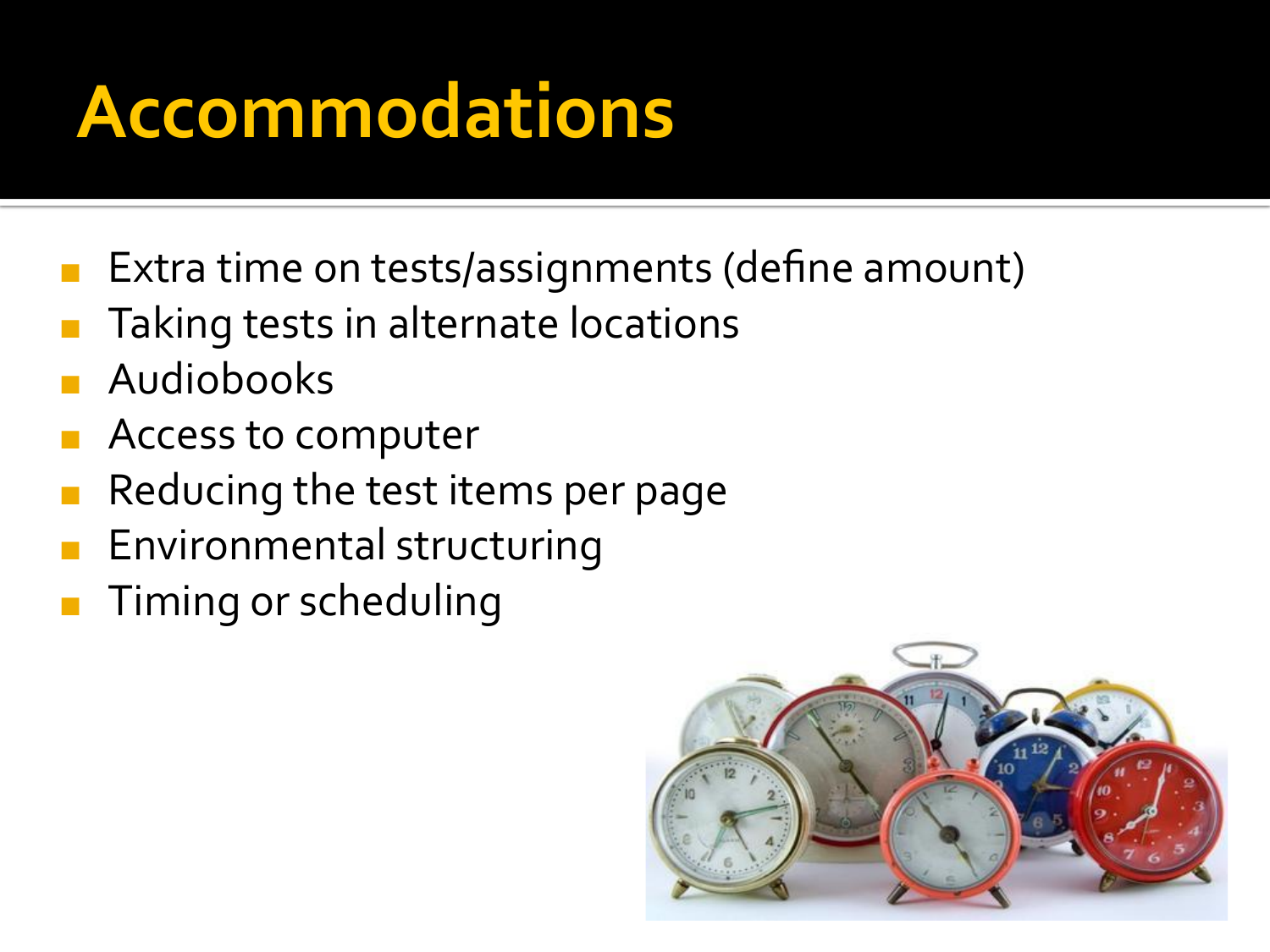# **Modifications**

- Modifications are changes in teaching strategies and curriculum, that fundamentally alter the expectations of the course/standard/test.
- Modifications, even in a general education class, meet the standard for high school graduation but remove the college eligibility of the course.

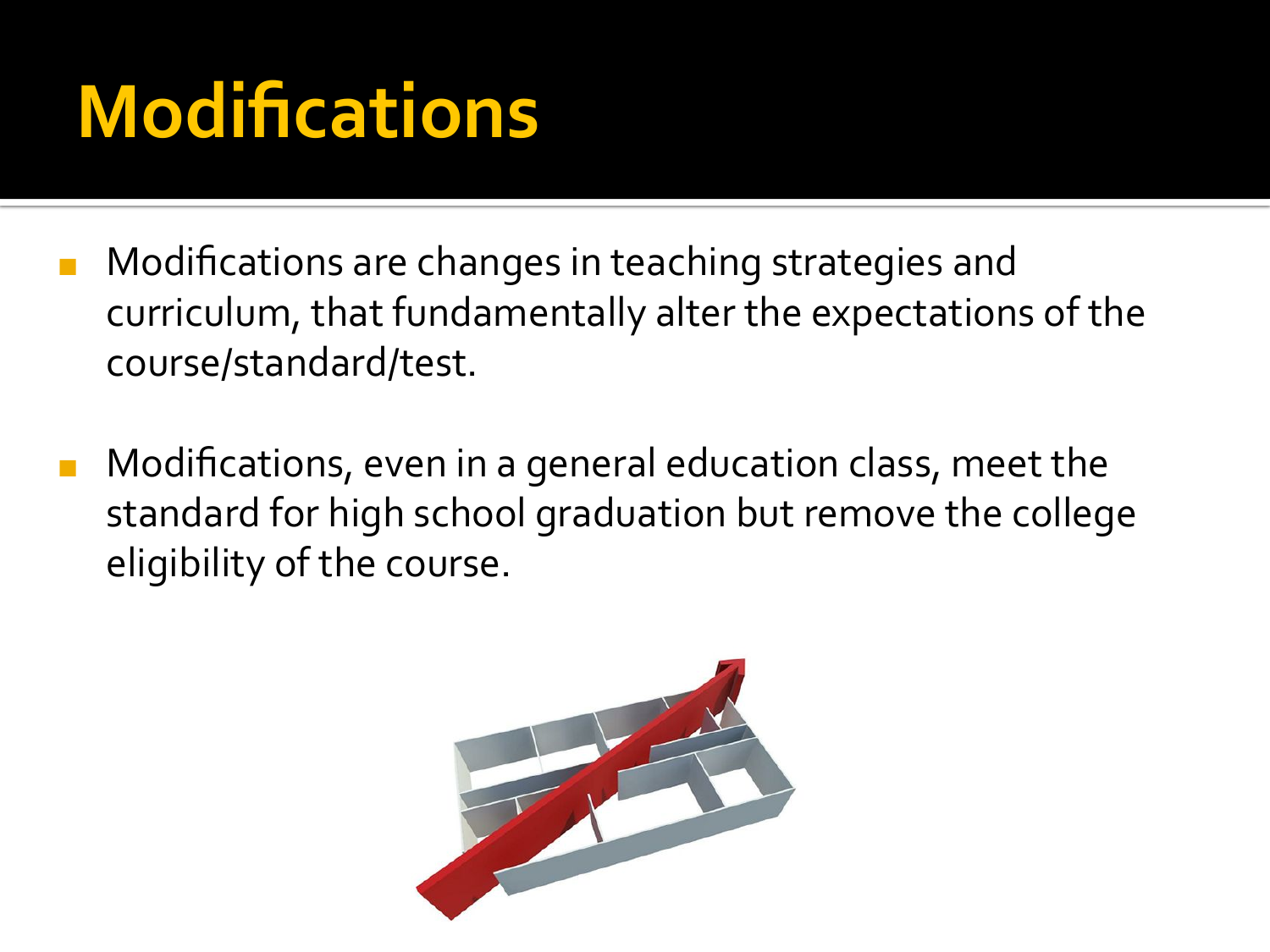# **Modifications**

- Retaking/correcting tests for credit
- Word bank for tests
- Notes for tests
- ◼ Shortened or other limits to homework/classwork
- Material presented at a lower readability level
- Unlimited time

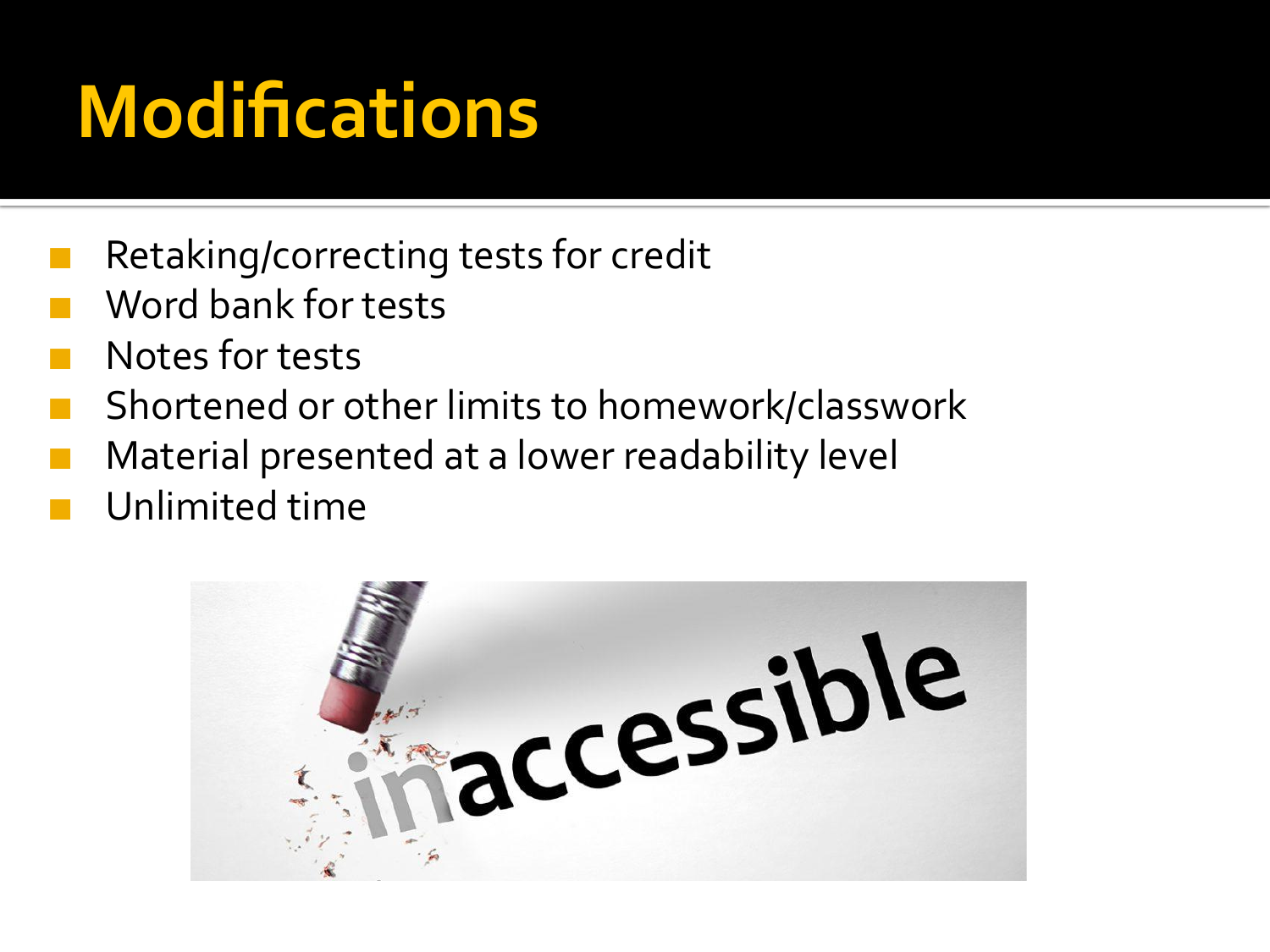# **Graduation Requirements**

- English  $4$  Years/ $4$ o credits
- Science 2 Years/20 credits (Life, Physical)
- History 3 Years/30 credits (World, US, Govt/Econ)
- Math 2 Years/20 credits (min. Alg. 1, Geometry)
- Physical Education  $-$  2 Years/20 credits
- Fine Art, Applied Academics, World Language 1 year/10 credits each of 2 of the 3
- $E$ lectives 70 credits
- ◼ TOTAL CREDITS REQUIRED: 220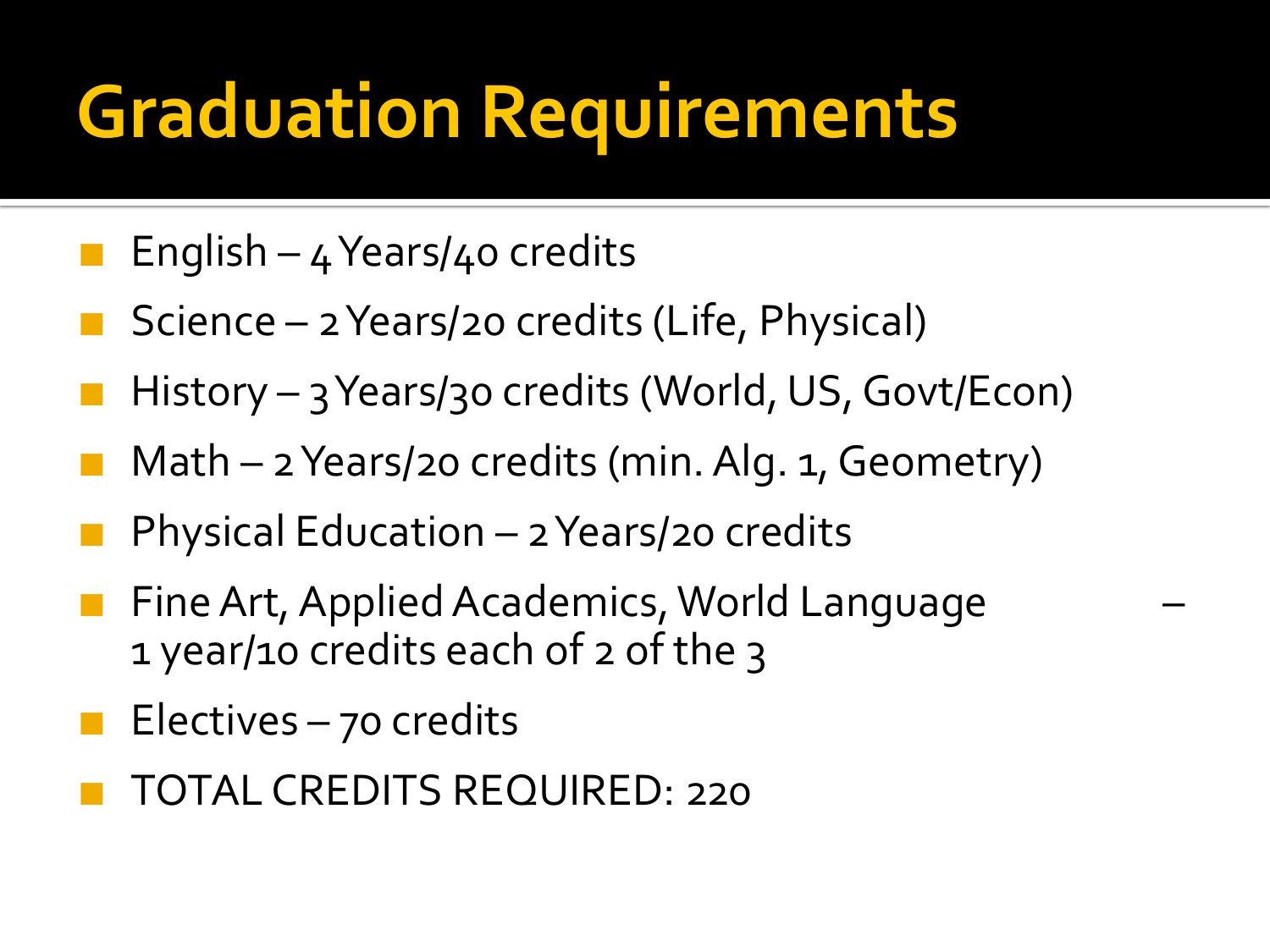# **Alternate Curriculum**

- No matter the educational setting, if a student is completing work that is no longer based on the grade-level expectation or standards, they are completing alternate curriculum.
- Alternate curriculum leads to a Certificate of Completion (not a high school diploma) and post-secondary supports and services (specialized programs).

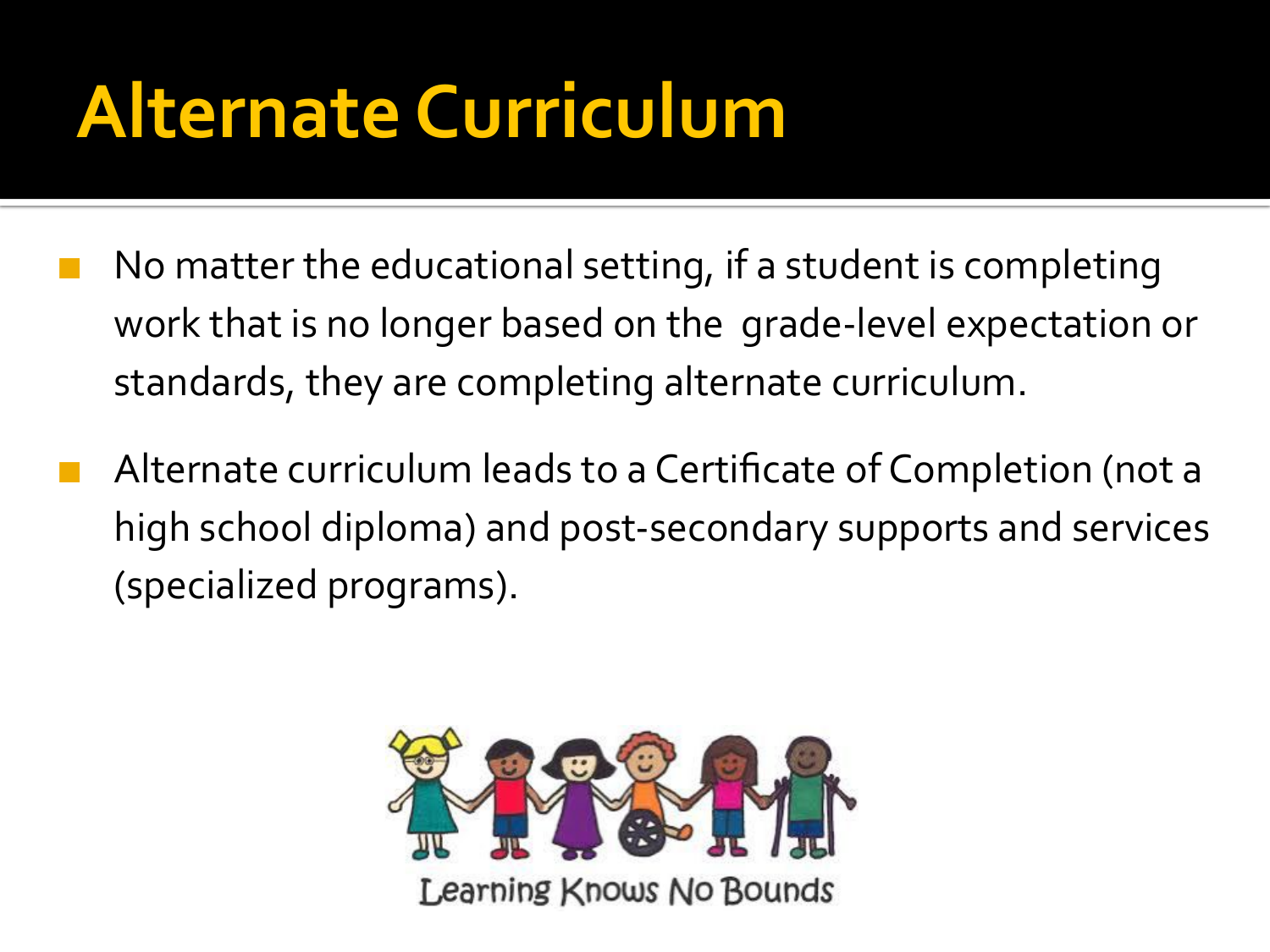# **Role of SELPA Program Specialists**

- Responsibility to Specialized Programs
	- SCCOE programs and Low Incidence
		- ▪Dianne Holcomb
	- Therapeutic Support
		- ▪Wendy Sharp
	- Moderate to Severe /Post-Secondary Transition support
		- ▪Jana Parker
	- Social Cognitive/Academic Communication
		- **Elizabeth Rochin**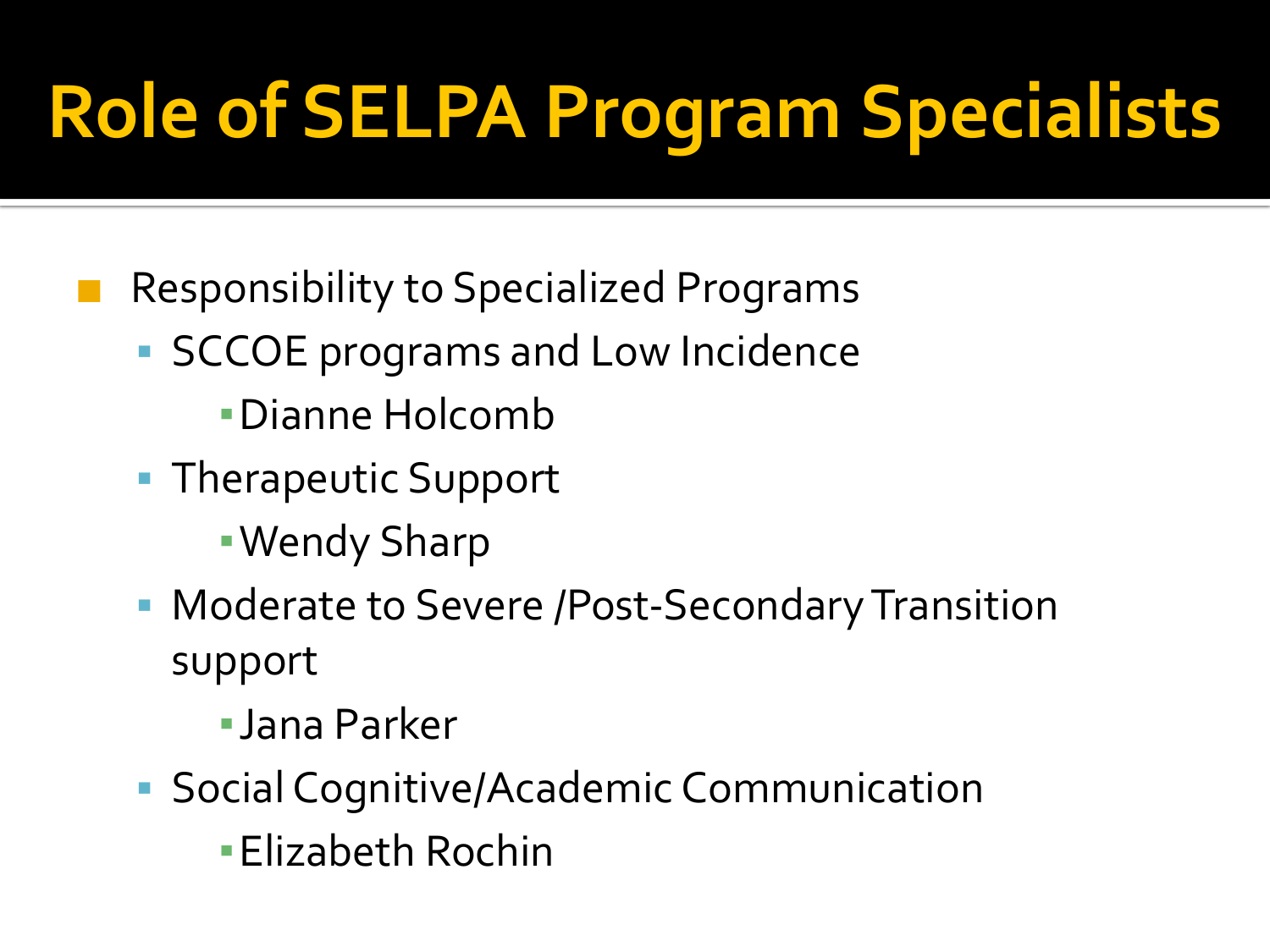# **Role of SELPA Program Specialists**

In the Articulation process, SELPA Program Specialists:

- 1. Facilitate placement of students in specialized programs
- 2. *May* facilitate program visits (district directed)
- 3. *May* facilitate an articulation meeting (district directed)

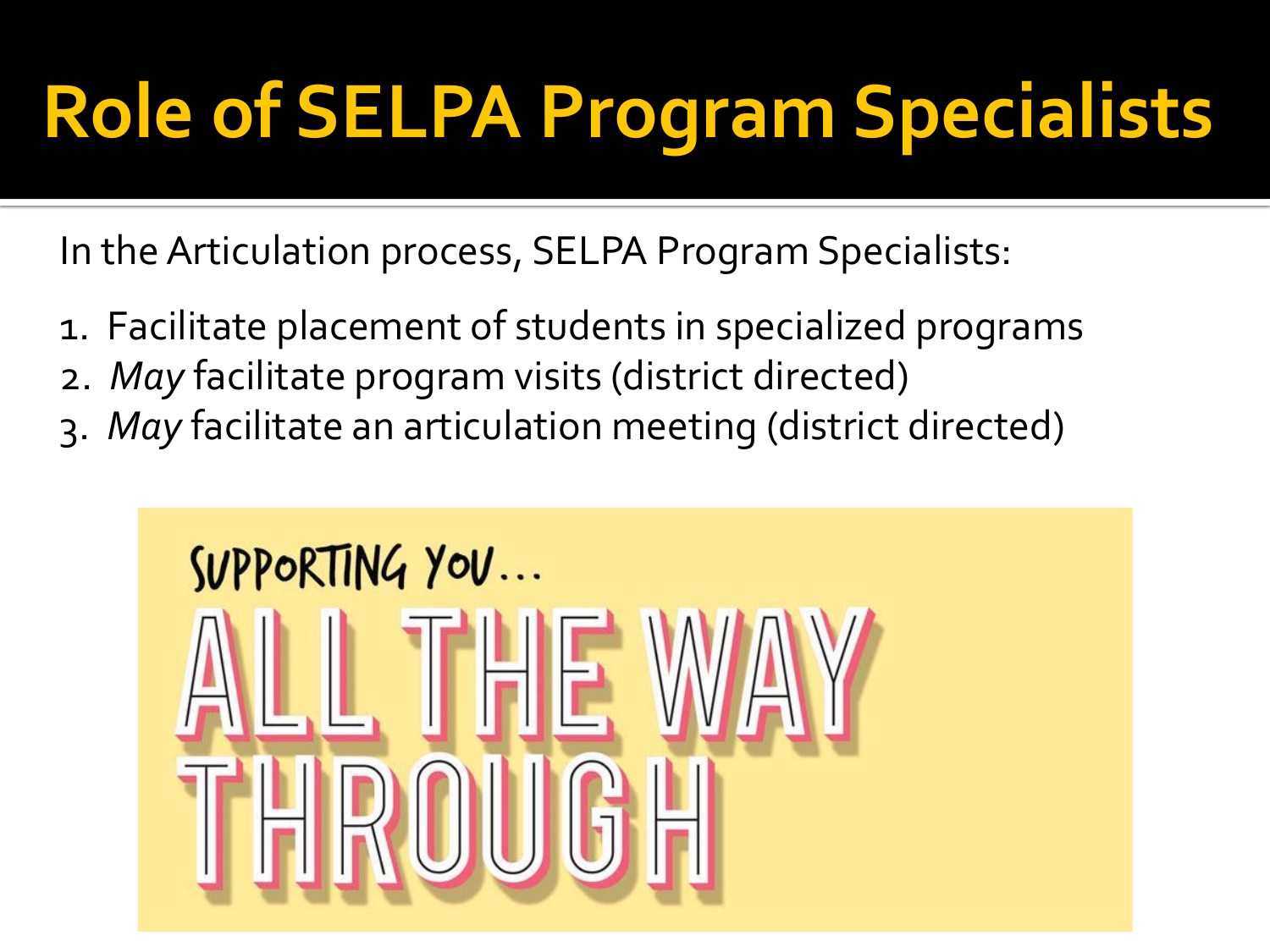#### **Contacts**

#### What if I have questions?

- Contact your student's teacher/case manager
- The teacher will coordinate IEPs and visits through the designated personnel that are coordinating articulation.
- **· High school staff and Program Specialists will be** available during:
	- School Information meetings
	- **EXECUTE: Articulation IEP meetings**

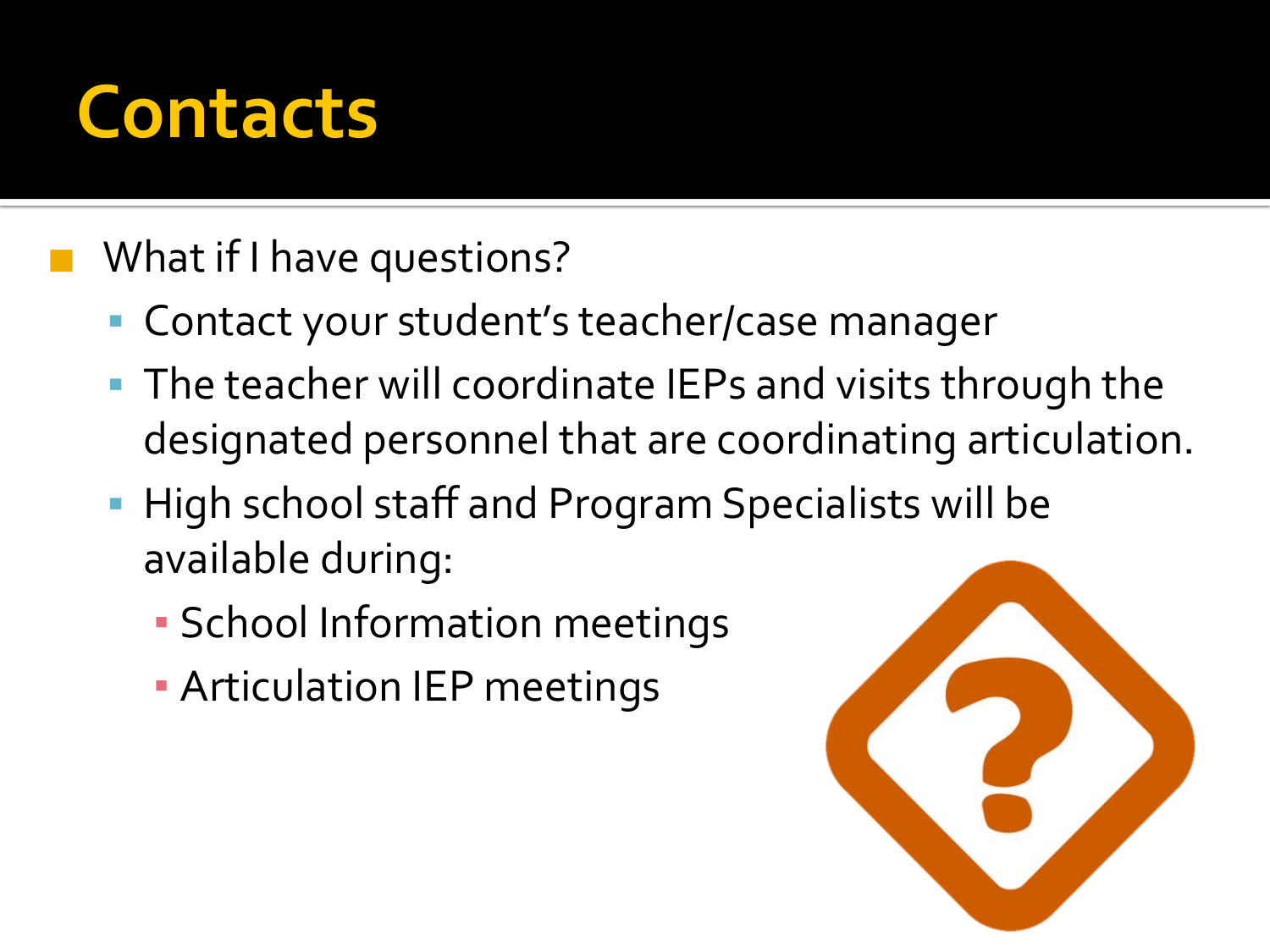# **Parent "To Do" List**

- Spend time reviewing your student's current work, ask questions about how they are doing, discuss current accommodations/modifications
- Complete Registration & Residency Verification
- Review course selection quide with your student, discuss classes/electives that interest them
- Participate in the IEP meeting
- Enjoy your student's accomplishments and celebrate their graduation!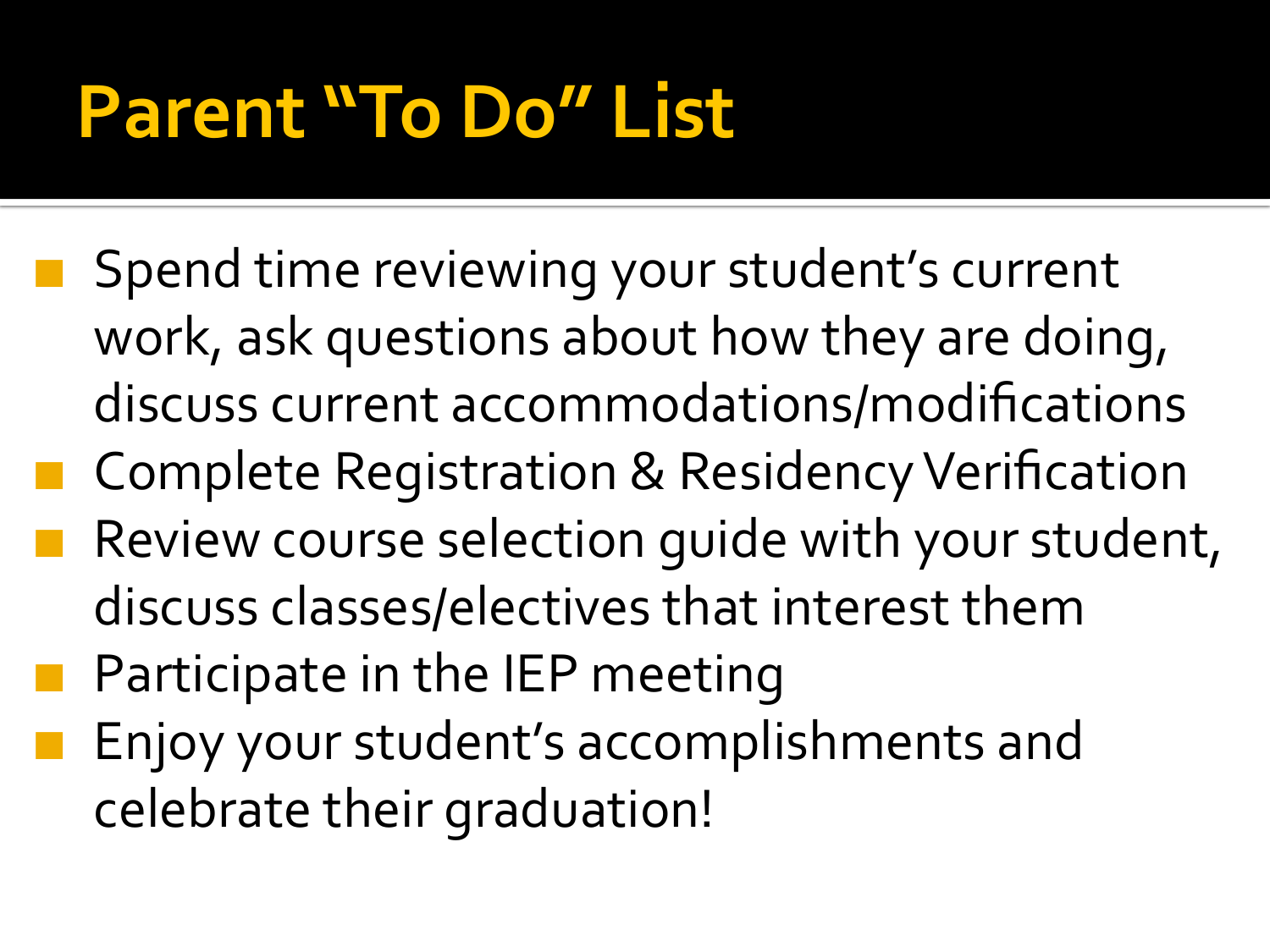# **Student "To Do" List**

- Consider goals for post high school
- Select courses and electives
- Participate in transition activities
- Participate in the IEP meeting
- Enjoy your accomplishments and celebrate your graduation!
- Participate in freshman orientation